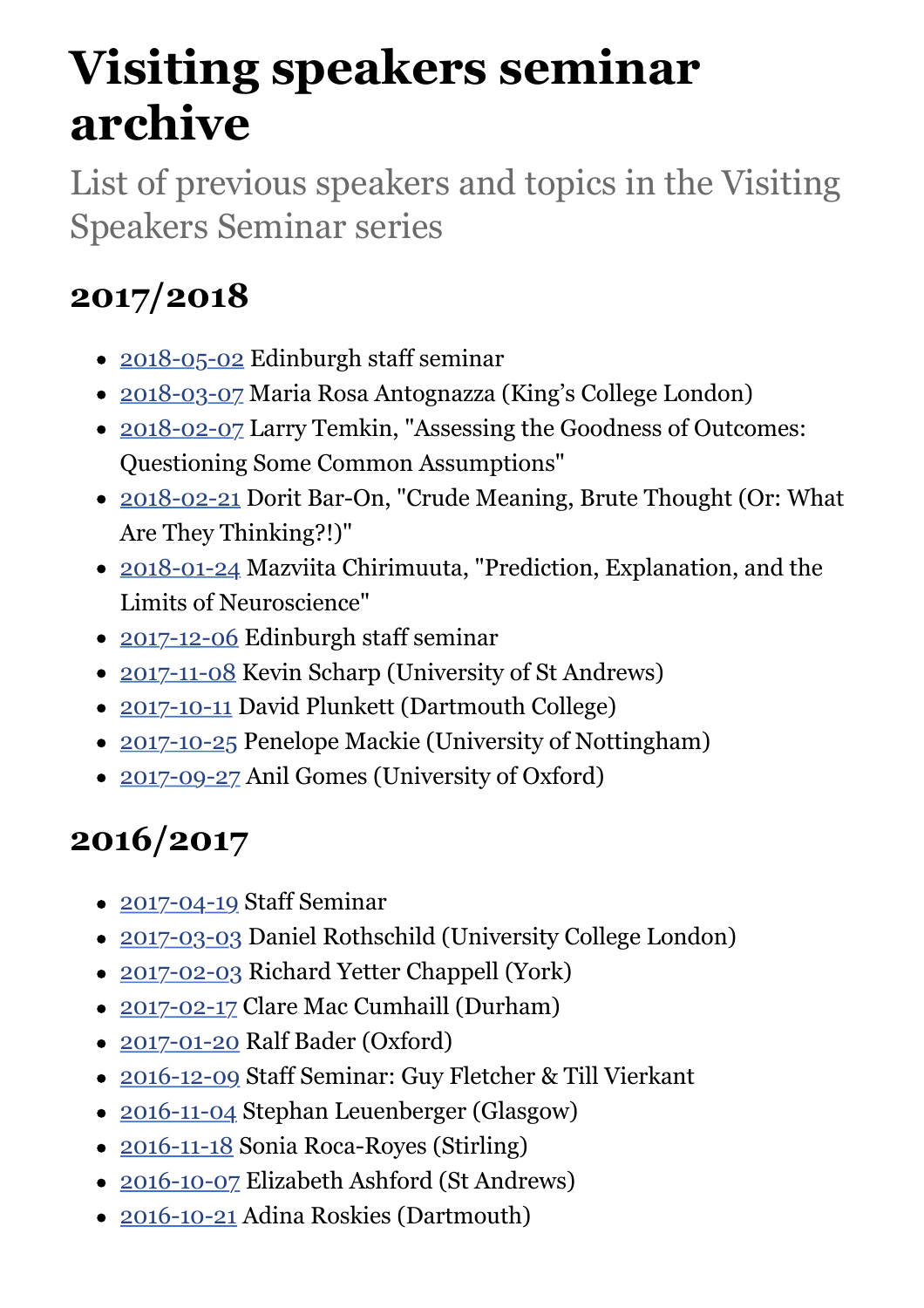### **2015/2016**

#### **18 May 2016**

#### **Speaker:** [Prof Robert Hopkins](http://philosophy.fas.nyu.edu/object/roberthopkins.html) (New York University)

**Title:** 'Imaginative Understanding, Affective Profiles and the Expression of Emotion'

**Abstract:** R.G.Collingwood thought that to express emotion is to come to understand it, and that this is something art can enable us to do. The understanding in question is distinct from that offered by emotion concepts. I attempt to defend a broadly similar position by drawing, as Collingwood does, on a broader philosophy of mind. Emotions and other affective states have a profile analogous to the sensory profiles exhibited by the things we perceive. Grasping that one's feeling exhibits such a profile is to understand it. That understanding differs from any involved in conceptualising the affect in question. And, I argue, engagement with the expressive character of works of art (and other artefacts) is one way to gain it.

### **11 March 2016**

#### **Speaker:** [Maria Alvarez](http://www.kcl.ac.uk/artshums/depts/philosophy/people/staff/academic/alvarez/index.aspx) (King's College London)

**Title:** 'Dispositions and Character Traits'

**Abstract:** We often explain why something happened by citing a disposition. For instance, we explain why a sugar cube dissolved by reference to its solubility, or why the glass shattered by reference to its fragility. Human actions are also often explained in terms of psychological or mental dispositions, for instance, we explain actions in terms of character traits such as generosity, shyness, cowardice. This talk examines character traits conceived of as psychological dispositions. I start by outlining some central features of 'paradigmatic dispositions', i.e., physical dispositions. I then examine character traits and suggest that they have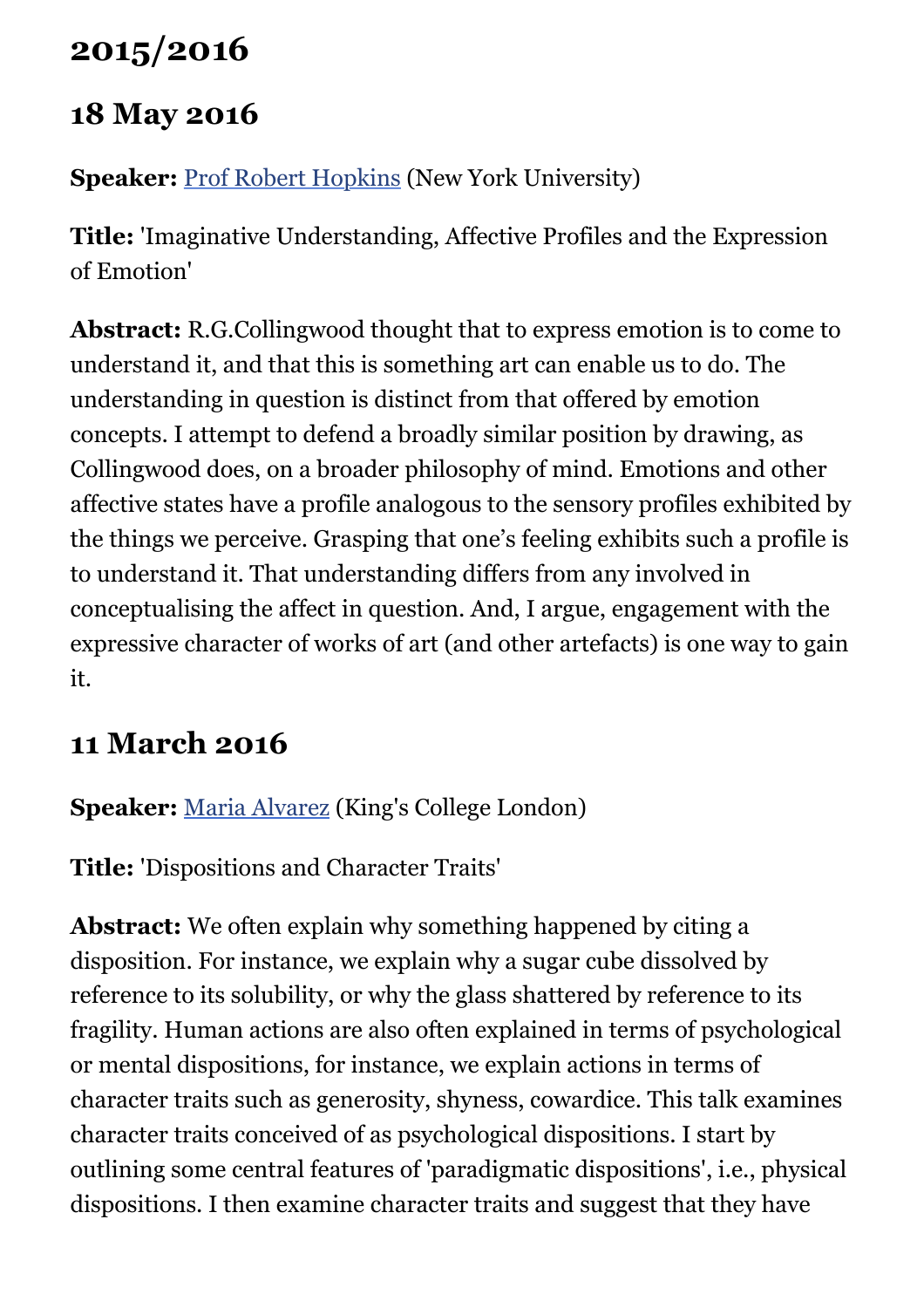certain features that set them apart from paradigmatic dispositions. Finally, I propose some consequences that this might have for accounts of action explanations that cite character traits.

#### **26 February 2016**

**Speaker:** Yonatan Shemmer (University of Sheffield)

**Title:** 'Objectivity and Idolatry'

**Abstract:** Vindicating the objectivity of morality undoubtedly tops the list of philosophical obsessions. In this paper I consider the rationality of searching for such a vindication. I argue that the only justification of our efforts lie in our beliefs in moral objectivity; that these beliefs can be as well, if not better, explained by wishful thinking and other cognitive biases; that as a research community we have failed to take precautions against such biases; and that as a result we have been making disproportional and therefore irrational efforts to establish moral objectivity.

#### **12 February 2016**

**Speaker:** [Yujin Nagasawa](http://www.birmingham.ac.uk/staff/profiles/philosophy/nagasawa-yujin.aspx) (University of Birmingham)

**Title:** 'The MaximalGod Thesis and the Modal Ontological Argument'

**Abstract:** In this paper I try to develop a new defence of the modal ontological argument for the existence of God. My main focus is on the socalled 'possibility premise' of the argument, the premise according to which it is possible for God to exist. Many attempts have been made to establish this premise because once it is shown to be true the modal ontological argument seems to entail the existence of God straight away as a matter of logic. I closely examine existing attempts but argue that none of them is compelling. I then introduce a new way of establishing the possibility premise by appealing, to what I call the 'maximalGod thesis'.

#### **29 January 2016**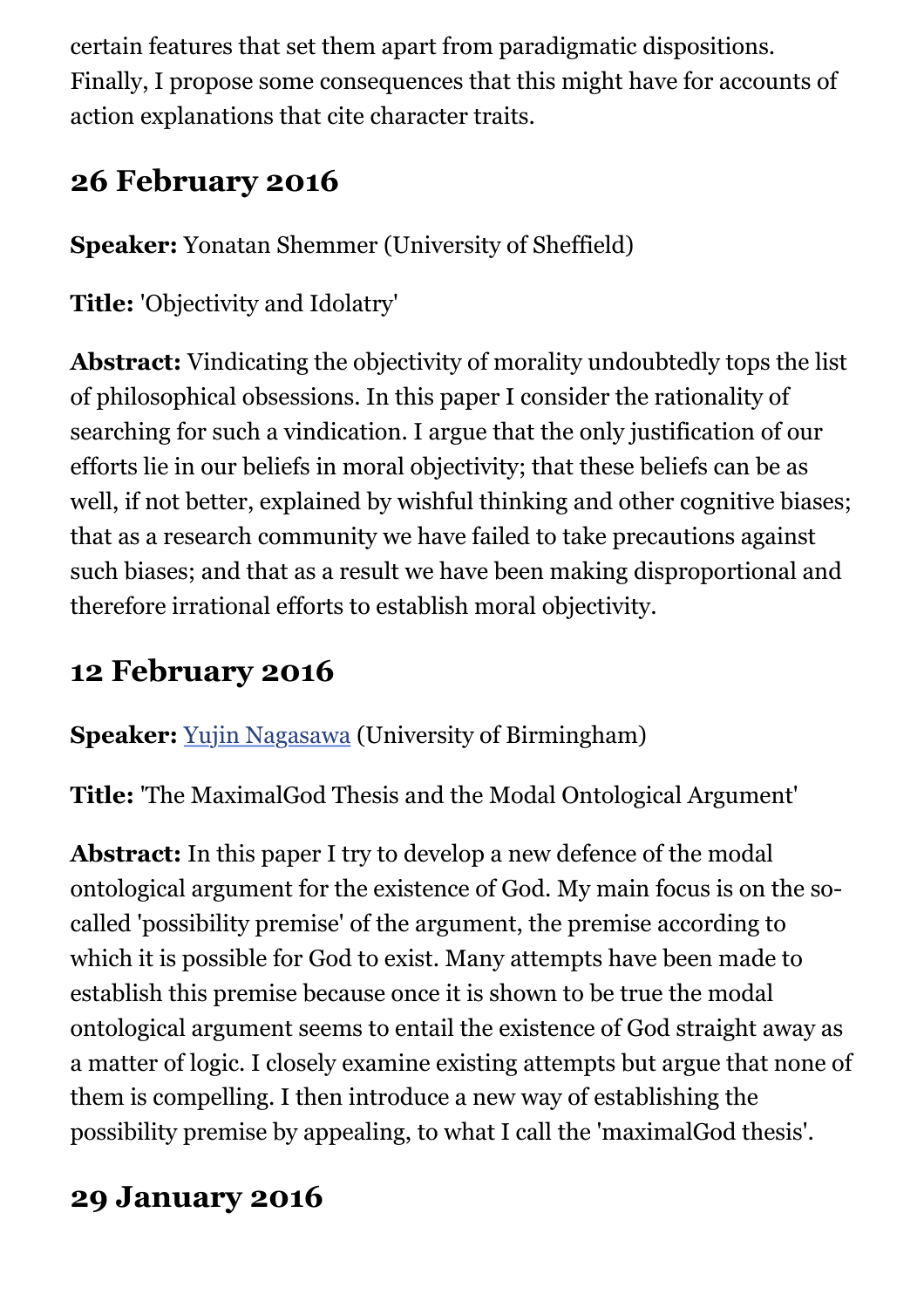#### **Speaker:** [Emma Borg](http://www.reading.ac.uk/philosophy/about/staff/e-g-n-borg.aspx) (University of Reading)

**Title:** 'Explanatory Roles for Minimal Content'

**Abstract:** A standard objection to so-called 'minimal semantics' (Borg 2004, 2012, Cappelen and Lepore 2005) is that minimal contents are explanatorily redundant as they play no role in an adequate account of linguistic communication (those making this objection include Levinson 2000, Carston 2002, Recanati 2004). This paper argues that this standard objection is mistaken. Furthermore, I argue that seeing why the objection is mistaken sheds light both on how we should draw the classic Gricean distinction between saying and implicating, and how we should think about the key philosophical notion of assertion. Specifically, it reveals that these distinctions are best understood primarily in socio-linguistic terms (resting on the degree of liability a speaker is held to have for linguistically conveyed content).

#### **15 January 2016**

**Speaker:** Timothy Williamson (University College Oxford)

**Title:** 'Model-Building in Philosophy'

**Abstract:** I will argue that a model-building methodology like that widespread in contemporary natural and social science already plays a significant role in philosophy. One neglected form of progress in philosophy over the past fifty years has been the development of better and better formal models of significant phenomena. Examples will be given from both philosophy of language and epistemology. Philosophy can do still better in the future by applying model-building methods more systematically and self-consciously, with consequent readjustments to its methodology. Although it is neither likely nor desirable for model-building to become the sole or even main philosophical method, its use enhances the power and reliability of philosophical thinking.

### **27 November 2015**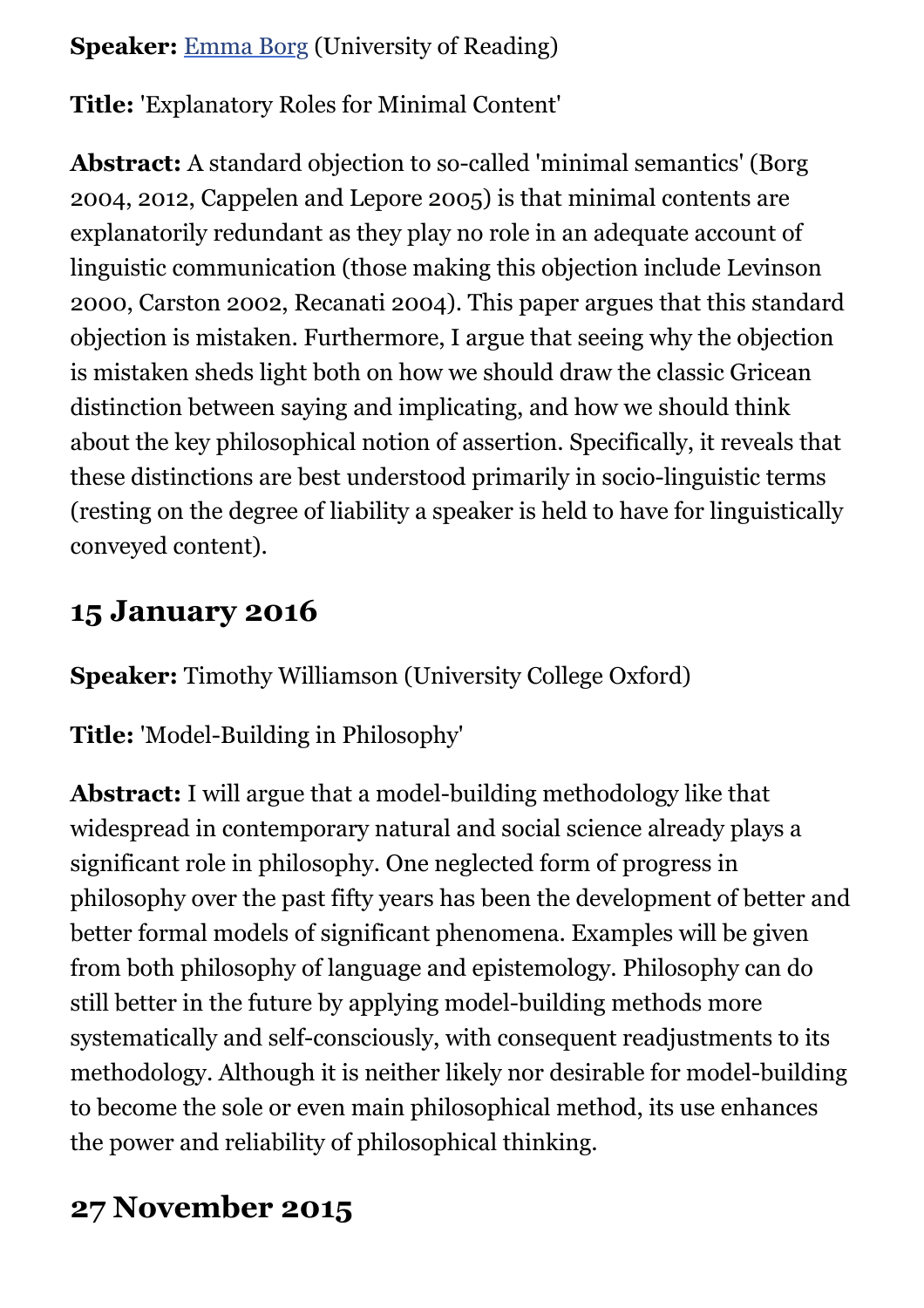**Speakers:** [Brian Rabern](http://www.philosophy.ed.ac.uk/people/view.php?name=brian-rabern) & [Aidan McGlynn](http://www.philosophy.ed.ac.uk/people/view.php?name=aidan-mcglynn) (University of Edinburgh)

#### **Brian Rabern:** Variables under epistemic modals

**Abstract:** It is commonly thought that pre-Kripkean theorising concerning modal notions suffered from various confusions and conflations. The background to much of Kripke's work in this area concerns issues in the model-theoretic semantics for quantified modal logic, and the various Quinean objections to such an enterprise. Quine understood "necessity" in terms of apriority or semantical necessity (as did the modal logicians he was most immediately reacting to, e.g. Barcan Marcus and Carnap). Kripke shifts the focus to the metaphysical understanding of modality whereby he insists that it makes perfect sense talk about what properties certain objects had to have had or what properties they could have lacked. Kripke makes good on this with what is now the standard "objectual" interpretation of quantified modal logic whereby variables are rigid, and identities are necessary, etc. But imagine that instead of setting aside the "merely epistemic" modalities we isolate and investigate epistemic readings of modals with the intense focus that was placed on metaphysical modality. Is there a different verdict on de re epistemic modality, "rigidity", and contingent identities? What changes to the model-theory are required? What is the status of "quantifying in" to epistemic modals, and most directly how should we interpret variables under epistemic modals? I'll take a very preliminary stab at addressing these questions by bringing to bear certain logical and linguistic considerations.

#### **Aidan McGlynn:** How Pornography Works

**Abstract:** Jason Stanley's How Propaganda Works characterises and explores one democratically problematic kind of propaganda, 'undermining propaganda', which involves '[a] contribution to public discourse that is presented as an embodiment of certain ideals, yet is of a kind that tends to erode those very ideals' (2015: 53). Stanley's model for how undermining propaganda functions is Rae Langton and Caroline West's treatment of moves in pornographic language games. However, for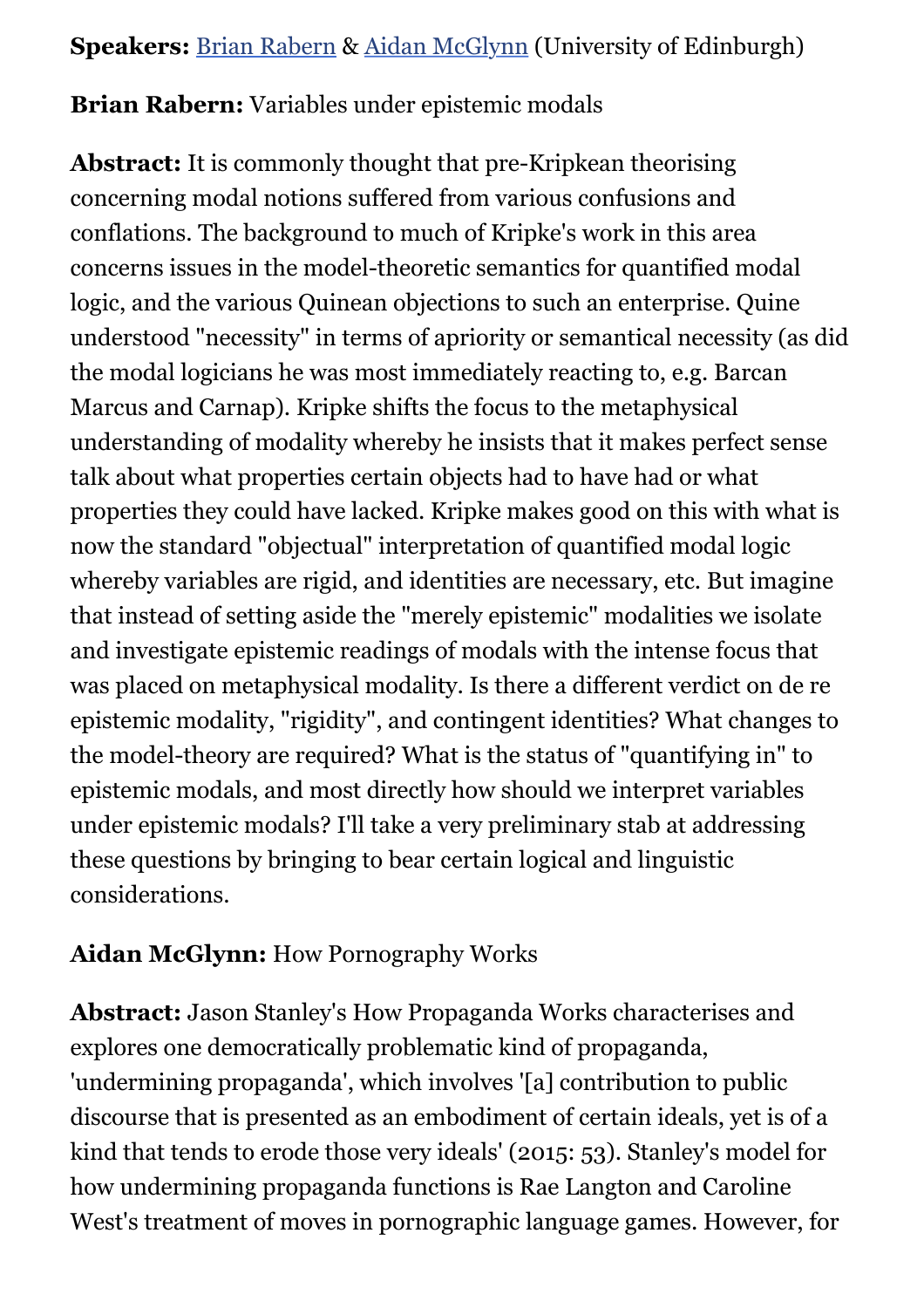reasons we will discuss, Stanley doesn't consider whether his theory of propaganda might in turn illuminate the harmful nature of pornography, in light of the familiar contention that some pornography acts as a kind of misogynistic propaganda. Drawing on Catharine MacKinnon's writings on the topic, this paper will explore one way of developing the claim that pornography sometimes functions as undermining propaganda, in something close to Stanley's sense. Moreover, I will suggest that the discussion points to a new response to the so-called authority problem for Rae Langton's silencing argument against the protected status of pornography.

### **13 November 2015**

**Speaker:** Susan Brison (Dartmouth College)

**Title:** 'Gender-based Violence and Epistemic Injustice'

**Abstract:** The claim that violently misogynistic pornography (abuse porn) causes gender-based violence (GBV) is controversial and notoriously resistant to empirical confirmation or disconfirmation. In this talk, I begin with the more generally accepted claim that GBV exists—and is a big problem—and ask: How does the existence of abuse porn—and its spillover into mainstream entertainment—affect those who have been victims of GBV and those who, at least some of the time, live in fear of it? I argue that the prevalence of abuse porn further victimizes survivors of GBV by subjecting them to testimonial and hermeneutical injustice.

### **30 October 2015**

**Speaker:** Aaron Cotnoir (University of St Andrews)

**Title:** 'Are ordinary objects abstracta?'

**Abstract:** In this paper, I explore an under-represented view in the metaphysics of material objects - what I call compositional ersatzism, or the view that ordinary objects are set-theoretic constructions built from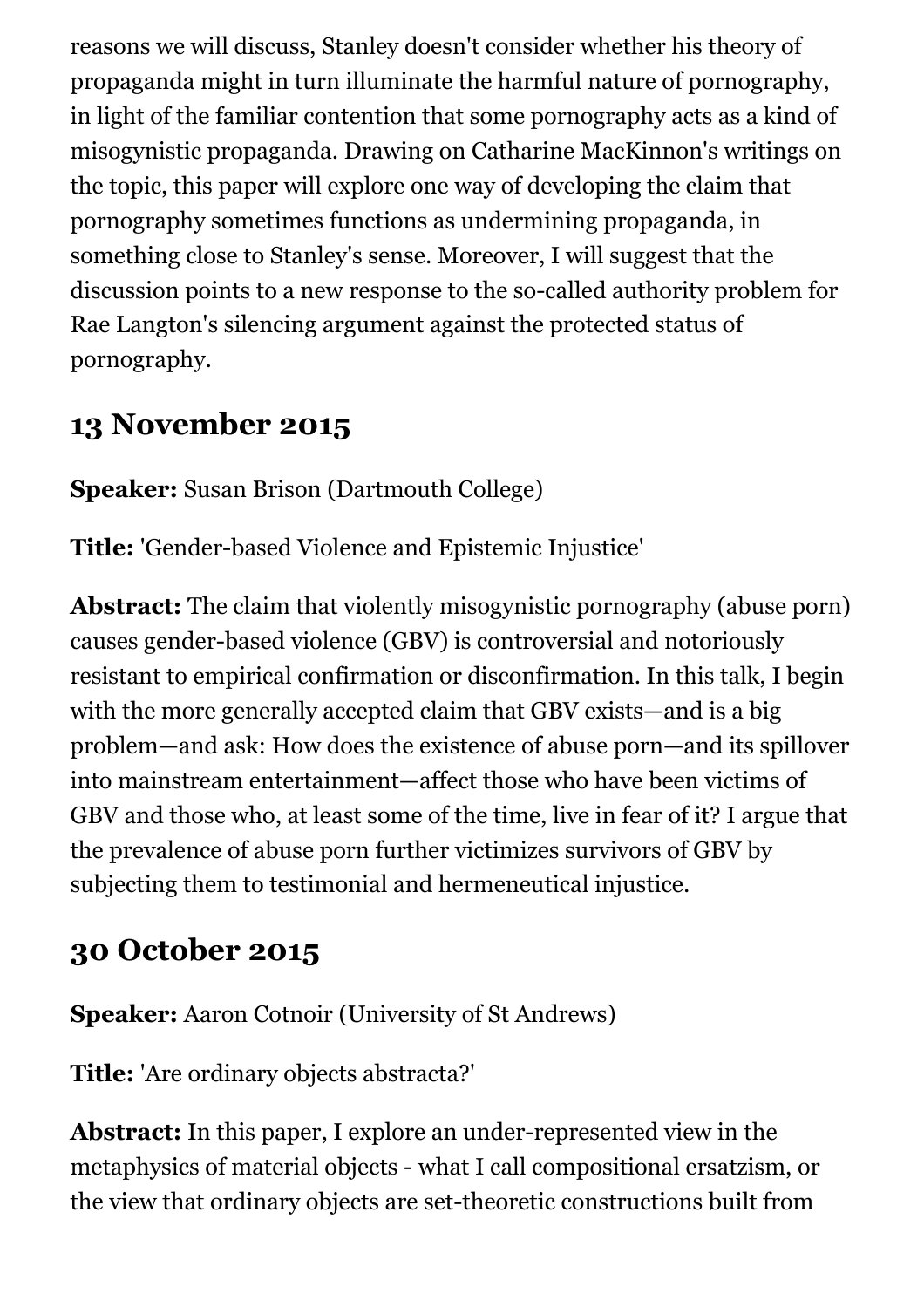fundamental particles. I show how ersatzists can represent any plausible mereological structure, and any non-emergent properties of macrophysical objects.

#### **16 October 2015**

**Speaker:** [Jonathan Dancy](http://www.utexas.edu/cola/philosophy/faculty/profile.php?id=jpd346) (University of Texas at Austin and University of Reading)

#### **2 October 2015**

**Speaker:** [Jenann Ismael](http://philosophy.arizona.edu/user/jenann-ismael) (University of Arizona)

### **18 September 2015**

21st AE Taylor lecture **Professor CDC Reeve** (University of North Carolina at Chapel Hill)

**"Human Happiness as a Political Achievement in Aristotle"**

# **2014/2015**

#### **1 May 2015**

**20th AE Taylor lecture** [Philip van der Eijk](https://www.klassphil.hu-berlin.de/avh-professur/staff/vandereijk) (Alexander von Humboldt Professor of Classics and History of Science, Humboldt University, Berlin)

#### **"Clinical and ethical aspects of mental health and mental disorder in ancient philosophical and medical thought"**

**Abstract:** I will discuss the question of how ancient philosophers and medical writers dealt with the distinction between what we would call clinical vs. ethical aspects of mental health and mental disorder. To what extent are mental (i.e. cognitive, emotional and behavioural) well being and dysfunctioning considered the aims or results of moral effort and education (or the lack of it) rather than the result of natural (and congenital) endowment, physical (and medical) training or depravity?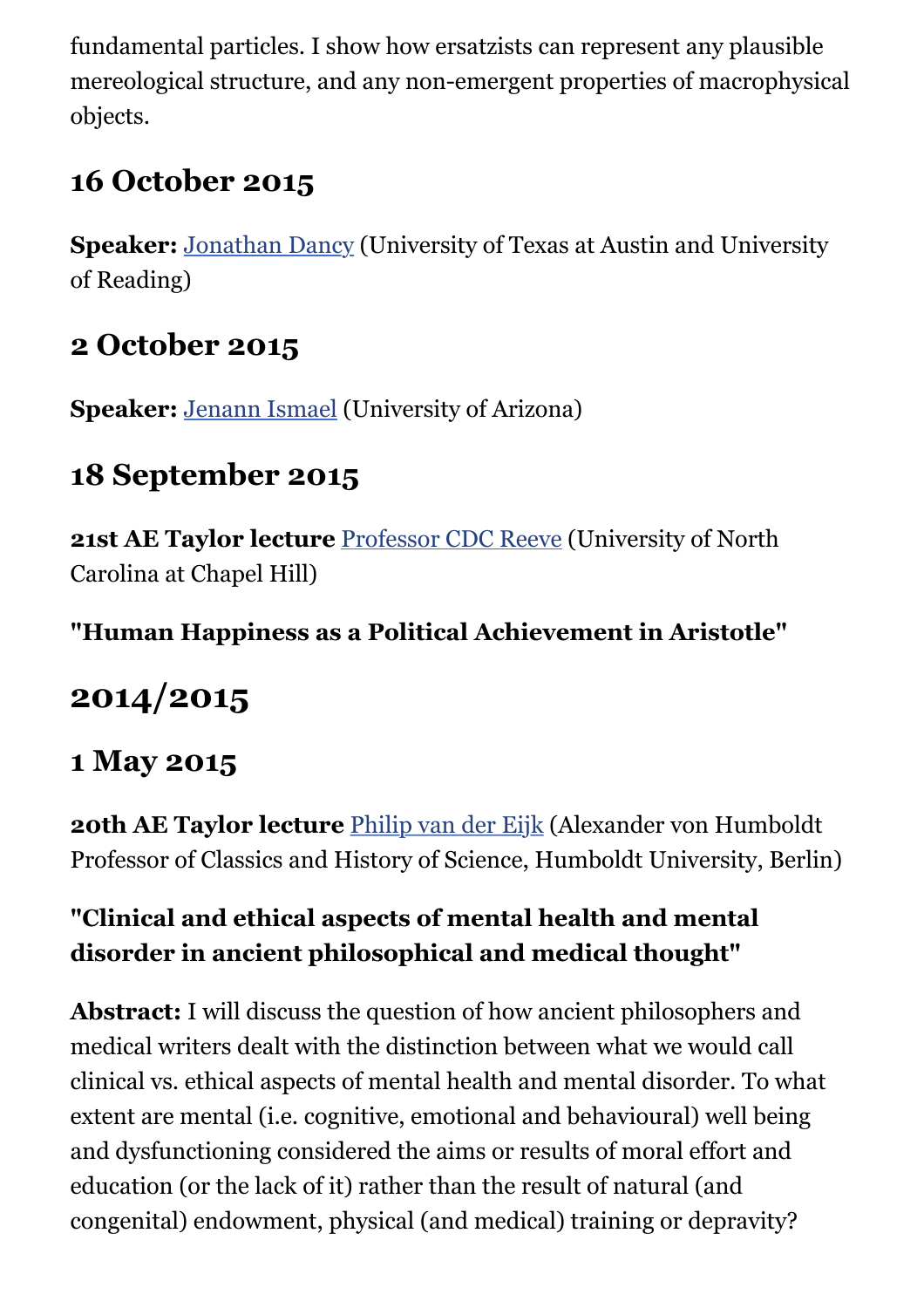What criteria are used to make these distinctions, to what extent is there an overlap? What views on psychosomatic interaction underlie these distinctions? And what are the implications for questions of management and expertise, (in)corrigibility and (in)curability, and responsibility or blame? After a general introduction setting out the issues, I will focus on Hippocrates (On Regimen 35-36), Plato, Aristotle and Galen, possibly (time permitting) with a brief reference to Stoicism.

### **27 March 2015**

**Speaker:** [Paulina Sliwa](http://www.sid.cam.ac.uk/aboutus/people/person.html?crsid=pas70) (University of Cambridge)

### **13 March 2015**

**Speaker:** [Richard Holton](http://people.ds.cam.ac.uk/rjh221/) (University of Cambridge)

### **13 February 2015**

**Speaker:** Guy Kahane (University of Oxford)

**Title:** 'Non-identity and the past'

**Abstract:** Past tragedies like the Holocaust fill us with sadness and regret. By contrast, most of us are glad that we exist. But if history had taken a different turn, and these past tragedies were somehow averted, then we would almost certainly not be here. Our regret about horrific past evils, and our gladness that we exist, seem to be in tension. This existential tension is an instance of Parfit's non-identity problem, applied to the past instead of the future. In this talk, I will argue that this tension reflects an even deeper problem inherent in history itself: when we think of one possible course of history as better than another, and when we ascribe value or significance to historical events, our claims are ambiguous between conflicting impersonal and person-affecting senses. To make things worse, when we spell out these opposing impersonal and personaffecting perspectives, we find that each has highly disturbing implications. I conclude that we don't yet know how to think or feel about the past.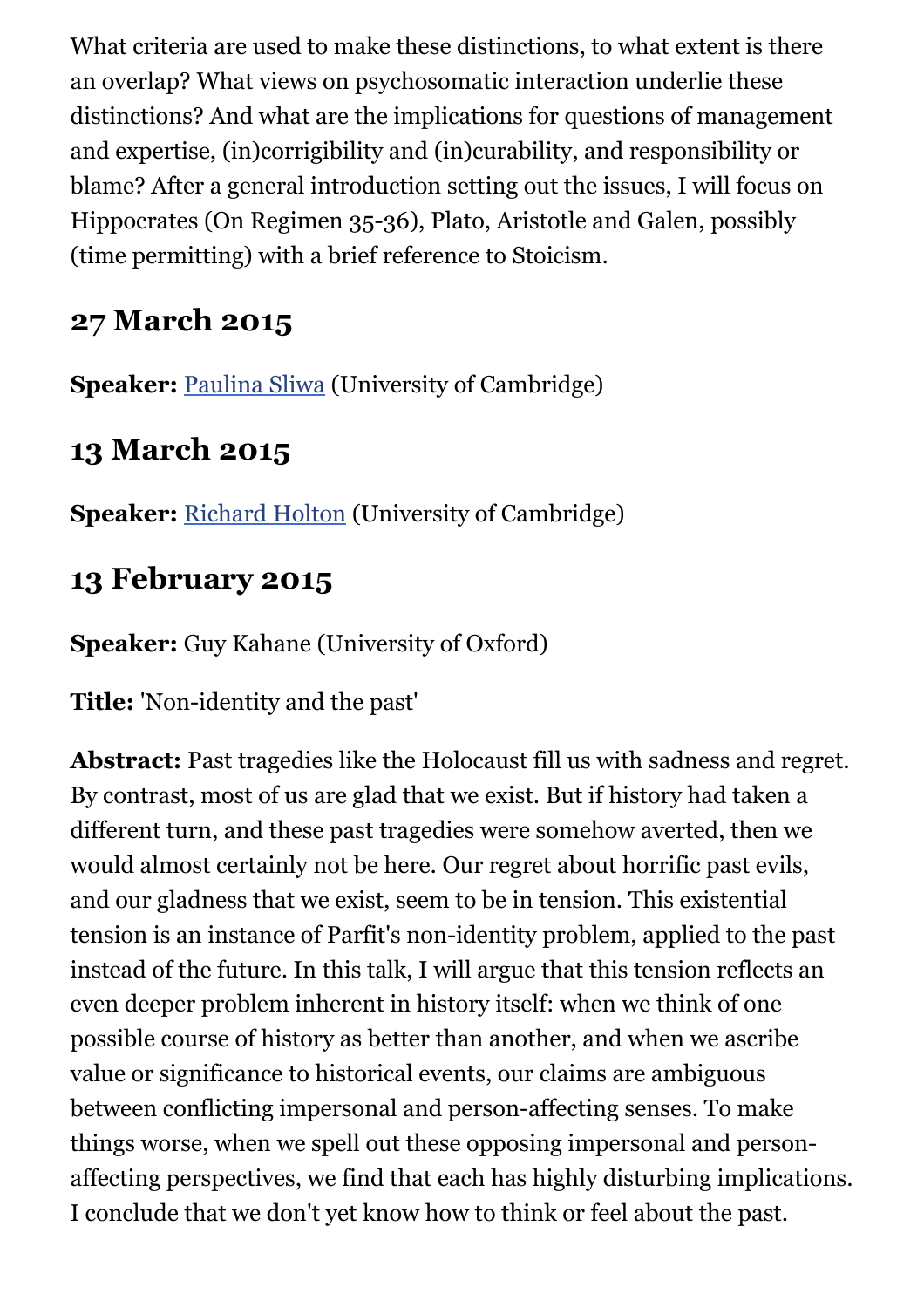#### **30 January 2015**

**Speaker:** [Mark Jago](http://www.nottingham.ac.uk/philosophy/people/mark.jago) (University of Nottingham)

**Title:** 'What Truth Is'

**Abstract:** What kind of property is truth? And how does having an answer to that question help us elsewhere in philosophy? I'll argue for the strong thesis that truth is the property of having a truthmaker (and that, necessarily, every truth has a truthmaker). I'll discuss what these truthmakers might be, and what the truthmaking relation might look like. I'll also discuss how thinking about truth in this way might shape our view of what propositions, the primary bearers of truth, are. Finally, I'll ask whether any of this discussion helps us to address the philosophical paradoxes of truth, such as the Liar.

### **16 January 2016**

**Speaker:** [Ofra Magidor](http://users.ox.ac.uk/~ball1646/) (University of Oxford) **Title:** 'Endurantism vs. Perdurantism? A debate reconsidered'

### **28 November 2014**

**Speaker:** [Kenneth Walden](http://www.ppls.ed.ac.uk/philosophy/people/kenneth-walden) (Dartmouth College)

**Title:** 'Realizing respect'

**Abstract:** I give a reading of Kant's argument for the Formula of Humanity and recommend it on the grounds that it delivers a conclusion apparently supported by Kant and endorsed by many contemporary nonconsequentialists--that the value of persons is non-aggregatable. I then explore the picture of our duties to persons that arises from this argument. In particular, I argue that on this picture these duties are mediated by actual social structures.

## **14 November 2014**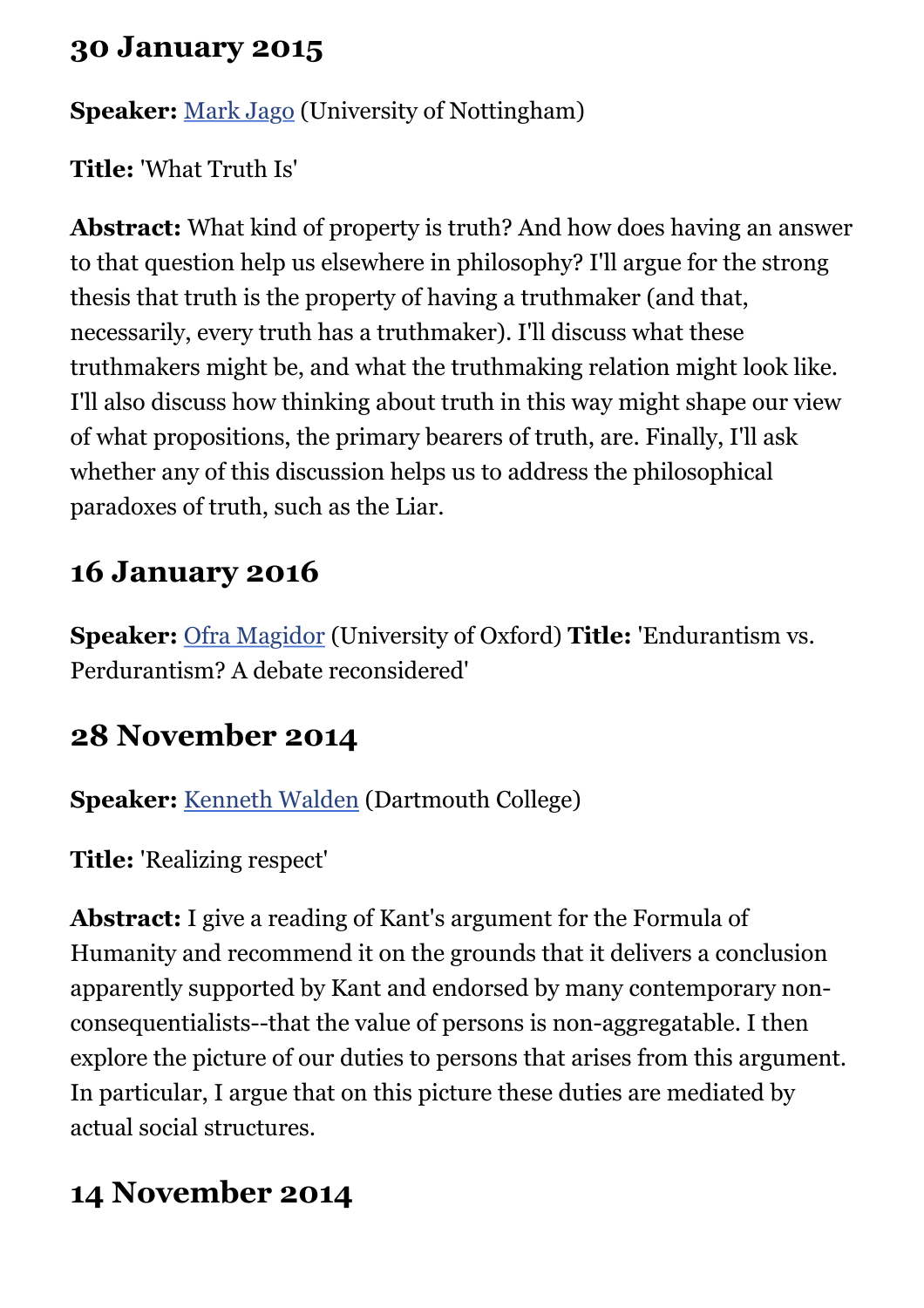**Speaker:** [Paolo Santorio](http://www.leeds.ac.uk/arts/profile/20042/956/paolo_santorio) (The University of Leeds)

#### **17 October 2014**

**Speaker:** [Helen Steward](http://www.leeds.ac.uk/arts/profile/20042/455/helen_steward) (The University of Leeds)

**Title:** 'Making the Agent Reappear: How Processes Might Help'

**Abstract:** A recurring theme in critiques of what has come to be called the 'standard story of human action' is that the standard story cannot provide an account of the causal genesis and ontological structure of action which gives the agent of the action an appropriate role – or indeed (on some versions of the criticism) any role - in the account. In this talk, I seek to argue that attempting to think about actions in terms of the ontological category of process instead of the category of event might help us resist some of the models and metaphors which can make it seem as though the agent simply disappears when we ask questions about the causes of actions.

### **3 October 2014**

**Speaker:** Holly Lawford-Smith (The University of Sheffield)

**Title:** 'Collective Punishment After War'

**Abstract:** War is a cooperative enterprise; at least some of the wrongs perpetrated by the waging of war, and during that war, are wrongs authored by groups such as the state, the army, a particular platoon, a specific squad. In such cases, how should we think about blame for those wrongs, and the punishment that often appropriately follows such blame? In particular, which distributions of punishment from the relevant groups to their respective members are morally permissible, if any are at all? In this paper I'll argue for distribution in proportion to roles within the army hierarchy, contra the strong individualist arguments for distribution in proportion to causal contribution to the harm that have dominated much of the discussion of responsibility for the wrongs of - and within - war.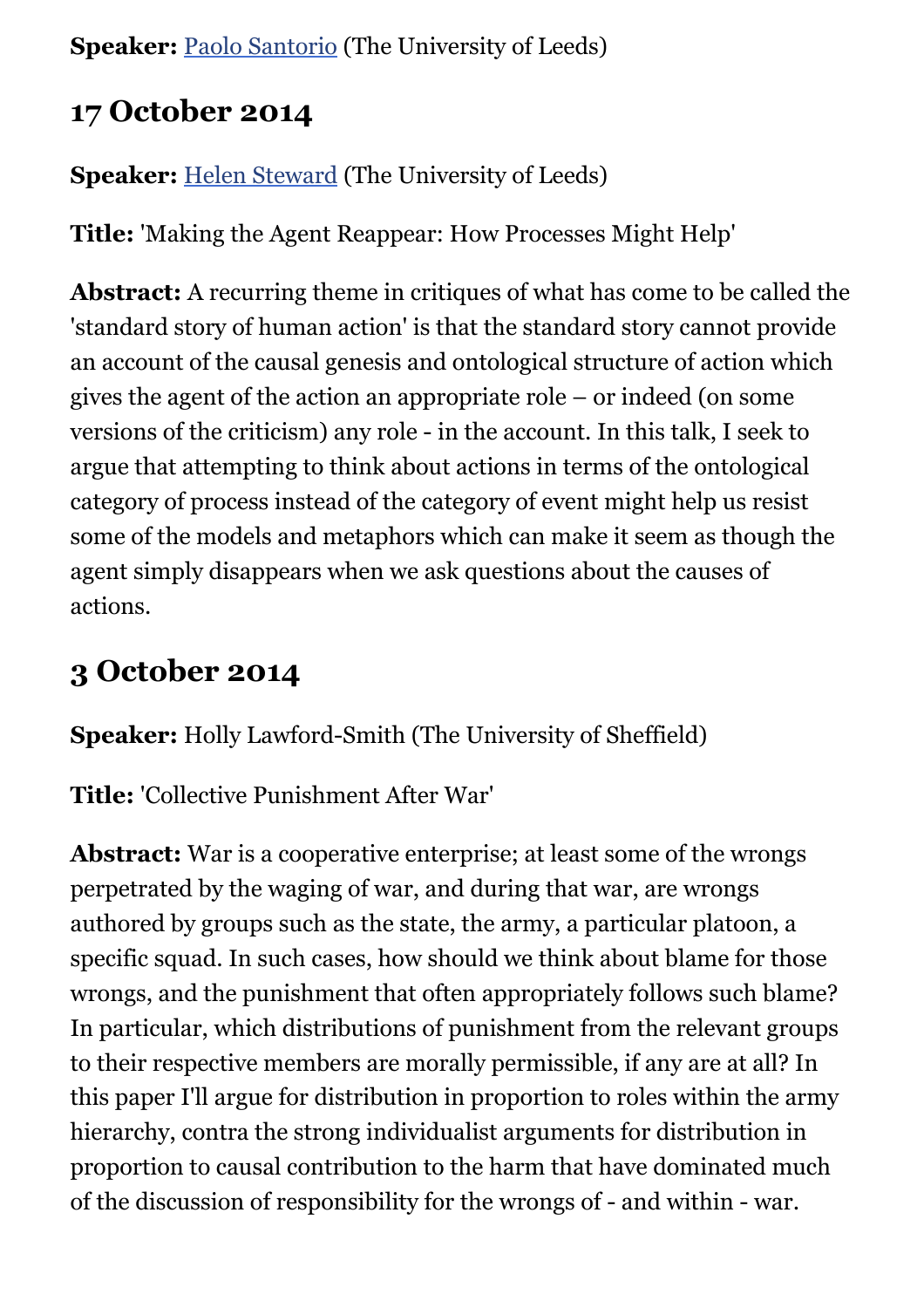### **19 September 2014**

**Speaker:** [Vasilis Politis](http://people.tcd.ie/vpolitis) (Trinity College Dublin)

**Title:** 'Definition by Example in the Hippias Major: Plato's anticipation of, and response to, Geach'

# **2013/2014**

- 28 Mar 2014: **Catherine Rowett (AE Taylor lecture)** (University of East Anglia), 'Truth and lies: why Plato's philosopher kings will believe the Noble Lie, and believe it first, precisely because they know the truth'
- 14 Mar 2014: **Susanna Siegel** (Harvard University), 'When can expertise influence perceptual experience?'
- 28 Feb 2014: **Michael Brady**, 'Reasons to Suffer'
- 14 Feb 2014: **Robyn Carston**, 'Lexical Meaning and Concept Communicated'
- 31 Jan 2014: **Caspar Hare**, 'Procreation Before and After'
- 17 Jan 2014: **Sarah Broadie**, 'Corporeal gods, with reference to Plato and Aristotle'

# **2012/2013**

- 22 Nov 2013: **Fraser Macbride**, 'Does Truth-Maker Methodology Rest Upon a Mistake?'
- 08 Nov 2013: **Barbara Sattler** (University of St Andrews), 'What is doing the explaining? And should we do it? An atomistic idea'
- 25 Oct 2013: **Robbie Williams**, 'Semantic teleology and semantic bookkeeping'
- 18 Oct 2013: **Brie Gertler** (University of Virginia), 'Vehicle Externalism and Agency'
- 04 Oct 2013: **Peter Fosl** (IASH, University of Edinburgh), 'Hume's Way of Saving Philosophy through Sceptical and Critical History'
- 20 Sep 2013: **Geoffrey Sayre-McCord** & nbsp; (UNC College of Arts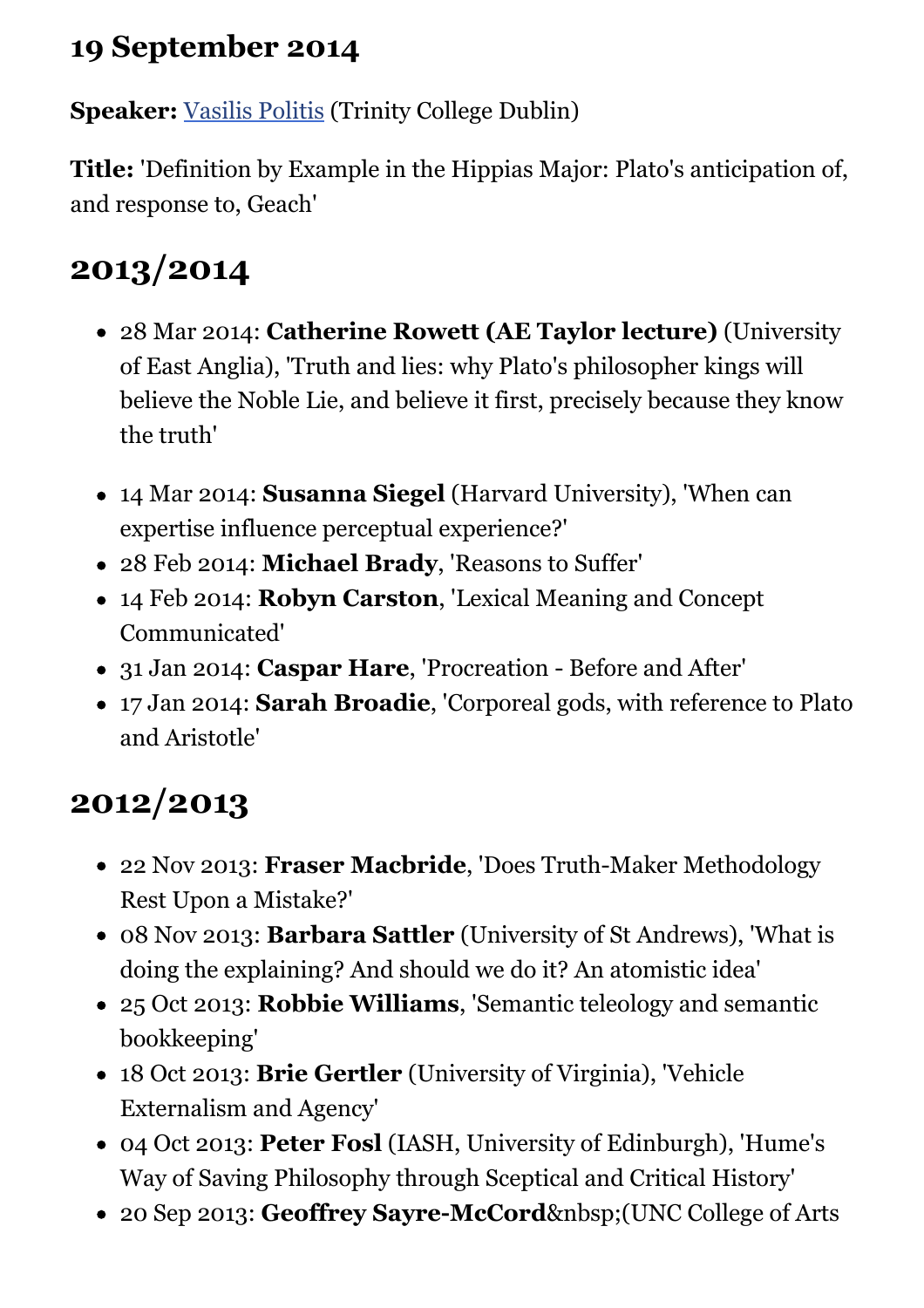& Sciences), 'Rational Agency and the Nature of Normative Concepts'

- 10 May 2013: **Neil Sinhababu** (National University of Singapore), 'Desire's Explanations'
- 03 May 2013: **Armin Schulz** (London School of Economics), 'Revaluing the Given: Niche Construction, Adaptive Preferences, and the Differences between Fitness and Utility'
- 26 Apr 2013: **Miranda Fricker** (University of Sheffield), 'Generating Epistemic Responsibility for Implicit Prejudice'
- 12 Apr 2013: **Penelope Mackie** (University of Nottingham), 'Counterfactuals and the Fixity of the Past'
- 22 Mar 2013: **Sarah Sawyer** (University of Sussex), 'The Importance of Fictional Properties'
- 22 Feb 2013: **Stephen Menn** (McGill University/Humboldt-Universität zu Berlin), 'Wisdom as the Science of the Four Causes?' (A.E. Taylor Lecture)
- 08 Feb 2013: **Tillmann Vierkant** (University of Edinburgh), 'The extended mental muscle or why willpower clearly is extended, even if the case for extended cognition were doubtful'
- 01 Feb 2013: **Ursula Coope** (University of Oxford), 'Reason and reflection in Aquinas'
- 25 Jan 2013: **Imogen Dickie** (University of Toronto), 'The mind has a basic need to represent things outside itself'
- 18 Jan 2013: **Robin Le Poidevin** (University of Leeds), 'Stopped Clocks, Silent Telephones and Sense Data'
- 30 Nov 2012: **Chris Heathwood** (University of Colorado), 'Irreducibly Normative Properties'
- 23 Nov 2012: **Jessica Leech** (University of Sheffield), 'Essence and Mere Necessity'
- 09 Nov 2012: **Suilin Lavelle** (University of Edinburgh), 'Understanding normativity in folk psychology'
- 02 Nov 2012: **Timothy Rosenkoetter** (Dartmouth College), 'Kant on the Semantics of Moral Terms'
- 26 Oct 2012: **Karl Schafer** (University of Pittsburgh) 'Moderate Kantian Constructivism'